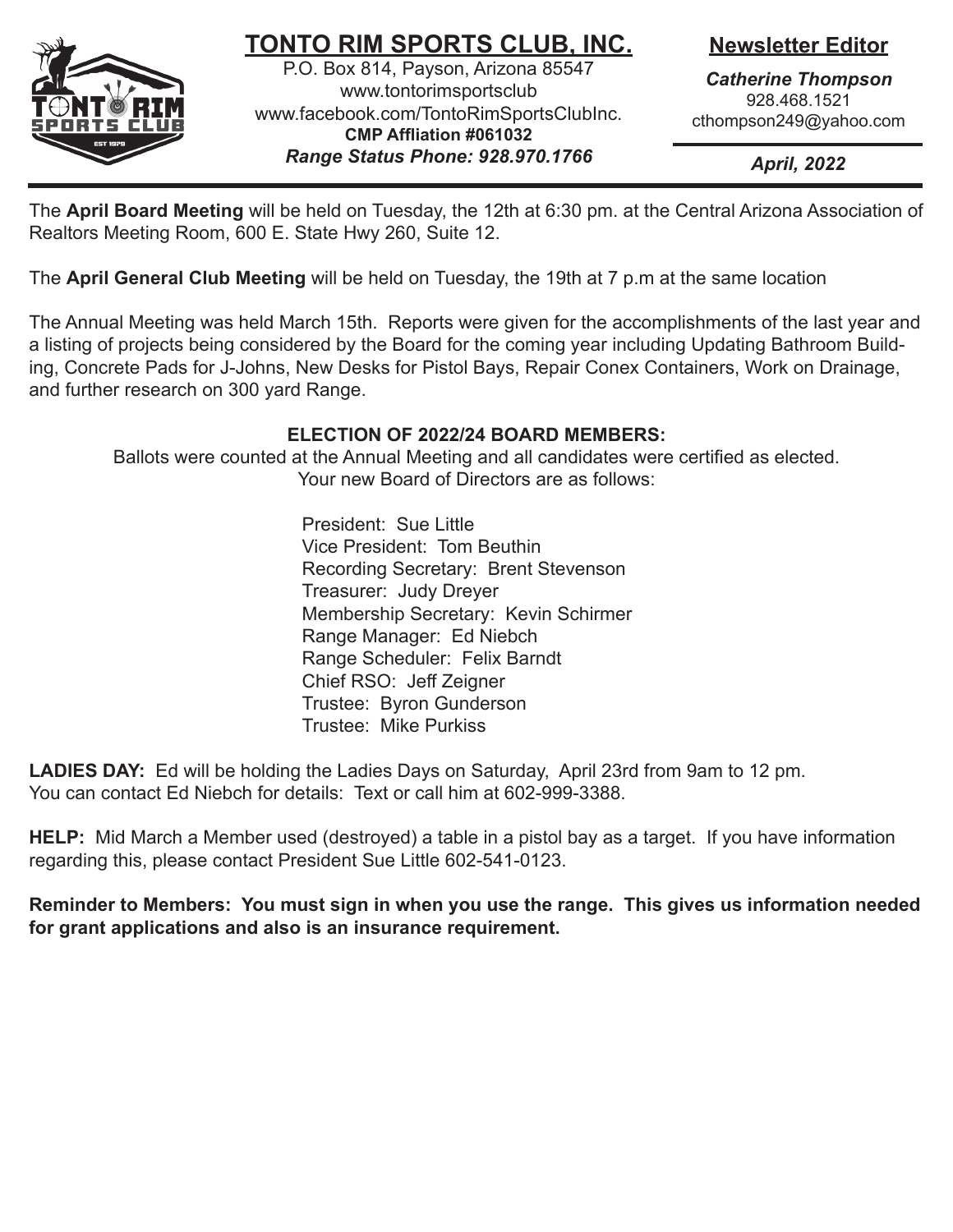### Tonto Rim Sports Club P.O. Box 814, Payson, AZ 85547 Issue #100 April, 2022

Tonto Rim Sports Club

2022-April

Range Event Calendar: For scheduling and/or modification please email trscscheduler@gmail.com. Request must be made 4 weeks in advance of need. Range conditions, call 928.970.1766.

**Discipline Match Directors:** High Power: Brett Hill 602.909.4516; Steel Challenge: Jim Kennedy 928.970.0033; Basic Practical Tactical: Mike Spaulding 928.468.1216; USPSA: E.T. Saffon 480.227.5045; Action Shooting: Clay Davis 760.473.2242; DOB: Sheldon White 928.474.1182; Archery: OPEN; Rimfire Fun Shoot: Clay Davis 760.473.2242

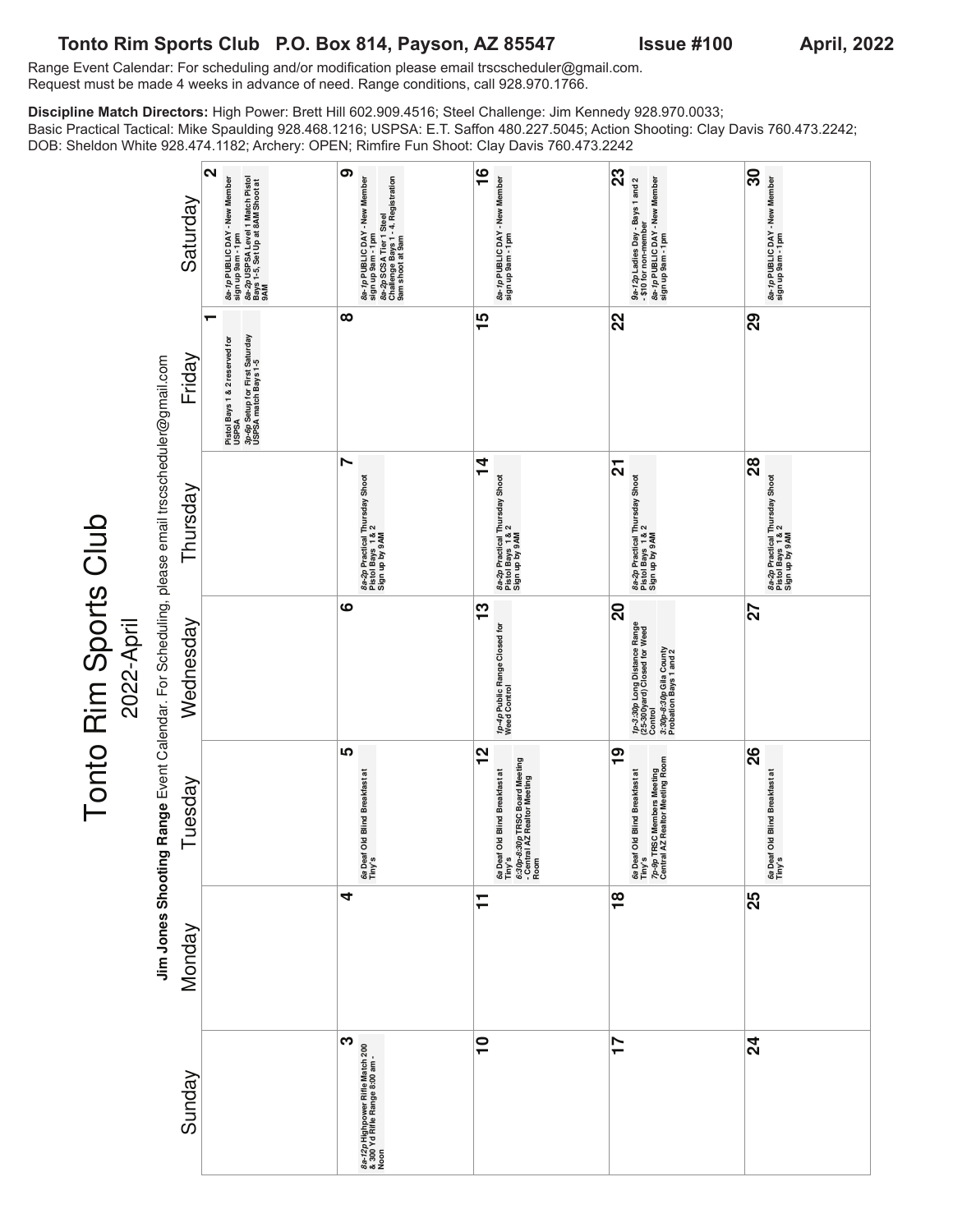### Tonto Rim Sports Club P.O. Box 814, Payson, AZ 85547 Issue #100 April, 2022

Tonto Rim Sports Club

Range Event Calendar: For scheduling and/or modification please email trscscheduler@gmail.com. Request must be made 4 weeks in advance of need. Range conditions, call 928.970.1766.

**Discipline Match Directors:** High Power: Brett Hill 602.909.4516; Steel Challenge: Jim Kennedy 928.970.0033; Basic Practical Tactical: Mike Spaulding 928.468.1216; USPSA: E.T. Saffon 480.227.5045; Action Shooting: Clay Davis 760.473.2242; DOB: Sheldon White 928.474.1182; Archery: OPEN; Rimfire Fun Shoot: Clay Davis 760.473.2242

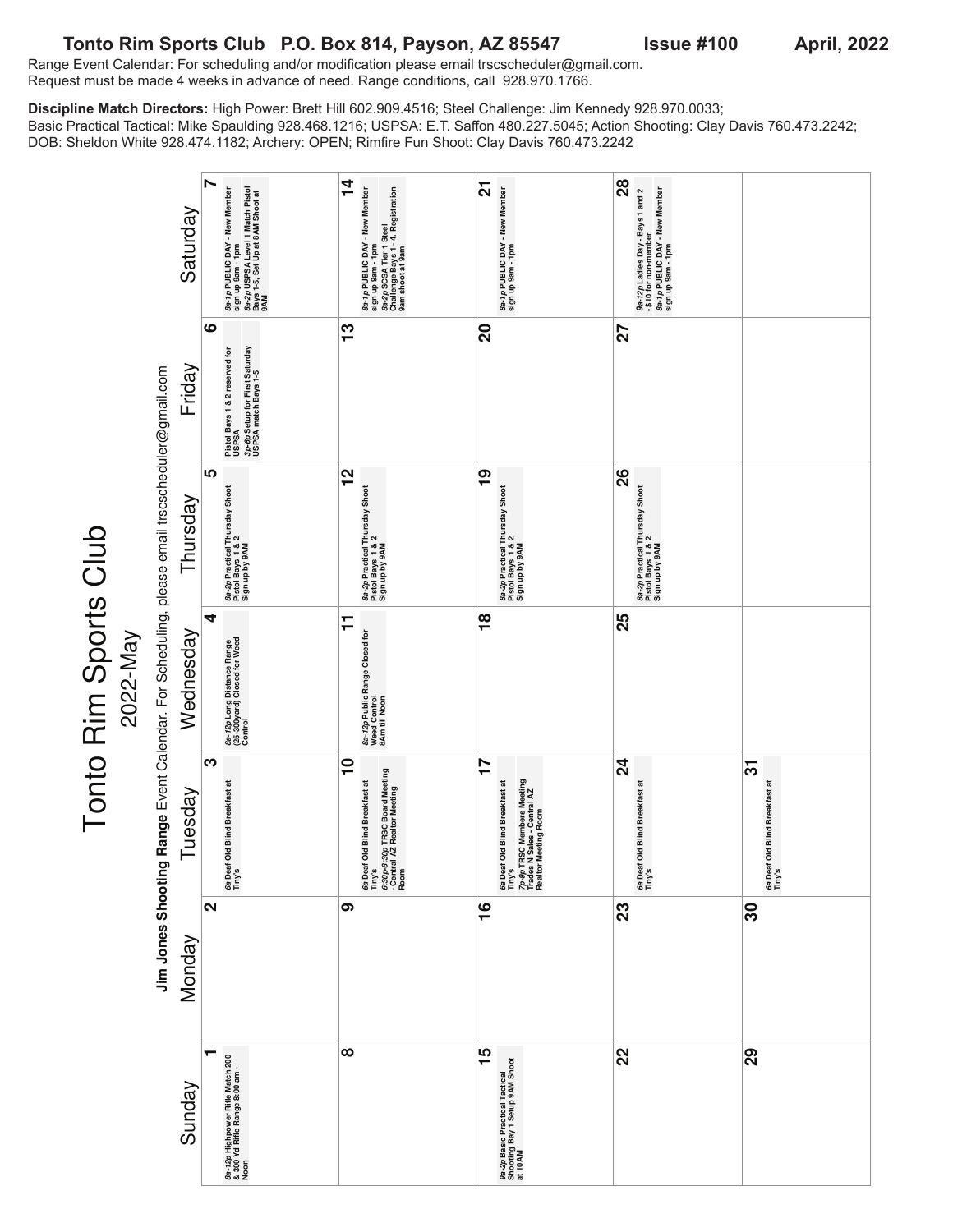#### **CLASSIFIED ADS: MEMBERS ONLY** *(ALL FEDERAL, STATE AND LOCAL LAWS APPLY)*

The TRSC is not responsible for accuracy of items listed. Advertisement of items relating to the shooting sports are accepted on a space available basis from members of the TRSC. All ads must be submitted for the newsletter by the 15th of the month to be in the next month's newsletter. It will be run for a maximum of 60 days. Contact the Newsletter Editor or the Public Relations person to place your ads.

| <b>AMMO FOR SALE:</b> | 6 Boxes 5rd ea 10 Gage Double 00 buck \$15 ea<br>2 Boxes 25 rd ea 10 Guage 4 shot \$30 ea |      |
|-----------------------|-------------------------------------------------------------------------------------------|------|
|                       | 1 Box 25 rd 10 Guage 2 Shot \$30                                                          |      |
|                       | 71 rds 38-40 Winchester \$40                                                              |      |
|                       | 7 Boxes 20 rd ea .308 168gr \$15 ea                                                       |      |
|                       | 17 rds 6MM free to good home                                                              |      |
|                       | email to csjones@theriver.com                                                             | 4/22 |

**FOR SALE:** Smith & Wesson M&P 9mm Shield Plus Performance Center handgun including 1ea 10 round and 13 round magazine. HI-VIZ Litewave H3 Tritium/Litepipe sights. Matte black polymer frame, stainless steel barrel and slide with Armornite finish. Only 40 rounds fired. With box and instruction manual, priced at \$600. Call Jim at 928-595-4396

**FOR SALE:** (1) 2 XD magazines .45ACP. (They are fully loaded with ammunition) … \$20.00 each or both for \$30.00. (2) Reloading accessories. One is a very large funnel and the second is a hand cranked tumbler. I would like \$10.00 for the funnel and \$30 for the tumbler. Call Peri Cline 928-478-6000 4/22

| FOR SALE: Trail-Boss Sealed New Old Stock as was shipped in Hazmat Carton. |      |
|----------------------------------------------------------------------------|------|
| "5 lb" Jug IMR for \$150.00 or 2 "5 lb" jugs for \$300.00                  |      |
| Call Dan 928-363-1609 or mbenz4x4@gmail.com Leave Message.                 | 4/22 |
|                                                                            |      |

**FOR SALE:** DPMS AR10 308/7.62 x 51 Early St.Cloud, Minnesota w/Bayonet Lug, Vortex Scope 2 x 8 x 32, and 11 DPMS MAGS (20 Rd) \$1,200.00 Contact Charlie: 928-951-6827 or 928-468-1521

**FOR SALE:** 38 Super ammo, 109 rounds total: Win silver tips, PMC JHP, Corbon XTP JHP, & R-P FMJ - (# of rounds: 44, 39 11, 15). \$90 or best offer.… Crimson Trace Laser Grips for SigSauer P226. Model LG-326 as brand new. Were \$330 when bought asking \$125. CALL DAVID: 818-554-5697